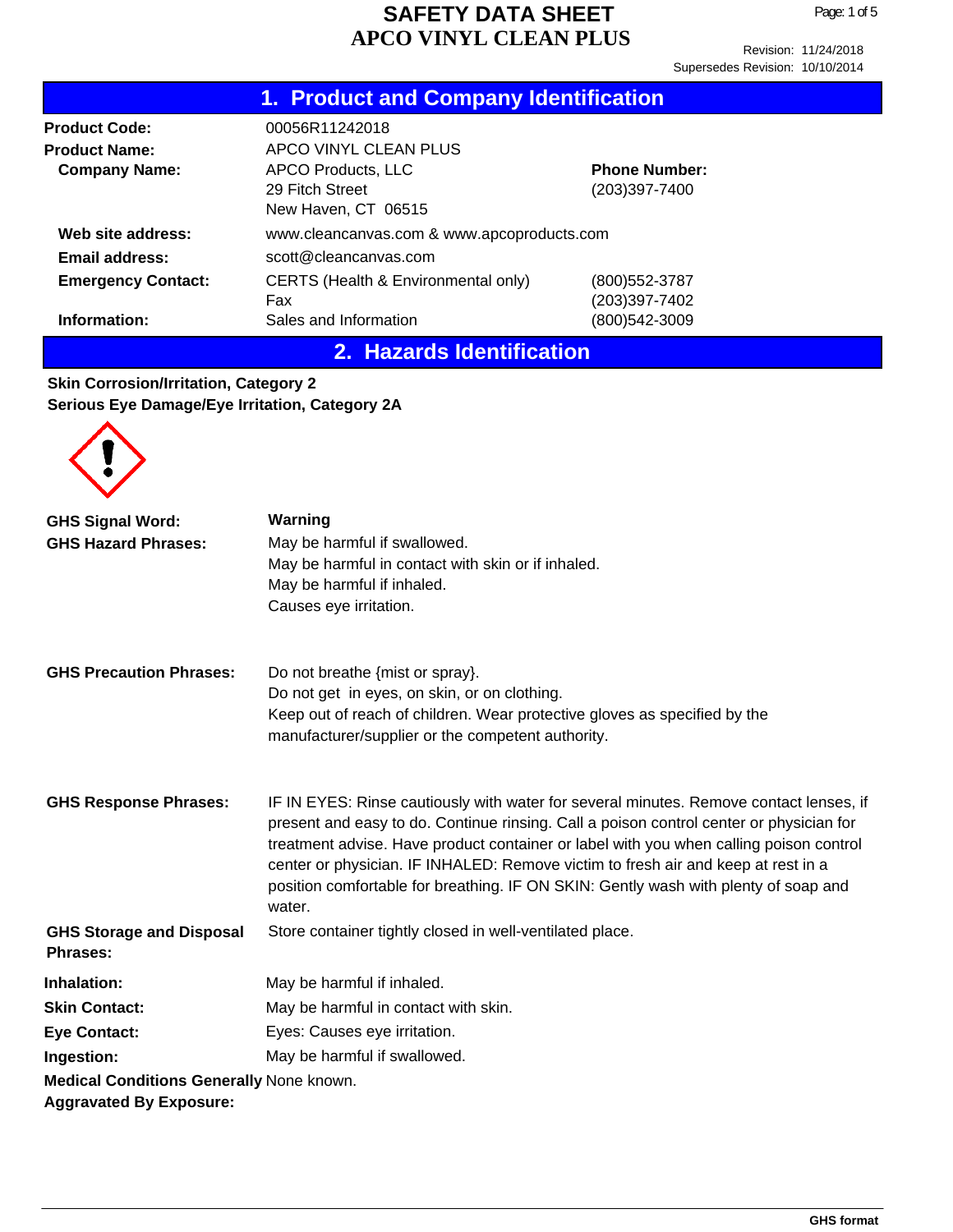Revision: 11/24/2018 Supersedes Revision: 10/10/2014

| 3. Composition/Information on Ingredients                                                                         |                                   |                                                                                                                                                                                           |                                  |                  |                     |
|-------------------------------------------------------------------------------------------------------------------|-----------------------------------|-------------------------------------------------------------------------------------------------------------------------------------------------------------------------------------------|----------------------------------|------------------|---------------------|
| CAS#                                                                                                              |                                   | <b>Hazardous Components (Chemical Name)</b>                                                                                                                                               | <b>Concentration</b>             |                  |                     |
| 68439-46-3                                                                                                        | Alcohol ethoxylate                |                                                                                                                                                                                           | < 2.0 %                          |                  |                     |
| 34590-94-8                                                                                                        |                                   | Propanol, (2-Methoxymethylethoxy)- {(not 313)}                                                                                                                                            | $< 2.0 \%$                       |                  |                     |
|                                                                                                                   |                                   |                                                                                                                                                                                           | <b>4. First Aid Measures</b>     |                  |                     |
|                                                                                                                   | <b>Emergency and First Aid</b>    |                                                                                                                                                                                           |                                  |                  |                     |
| <b>Procedures:</b>                                                                                                |                                   |                                                                                                                                                                                           |                                  |                  |                     |
| In Case of Inhalation:                                                                                            |                                   | Remove victim to fresh air.                                                                                                                                                               |                                  |                  |                     |
| In Case of Skin Contact:                                                                                          |                                   | Rinse skin with water/shower.                                                                                                                                                             |                                  |                  |                     |
| In Case of Eye Contact:                                                                                           |                                   | Rinse thoroughly with plenty of water for at least {15} minutes and consult a physician.                                                                                                  |                                  |                  |                     |
| In Case of Ingestion:                                                                                             |                                   | Swallowing less than an ounce will not cause significant harm. For larger amounts, do<br>not induce vomiting, but give one or two glasses of water to drink and get medical<br>attention. |                                  |                  |                     |
| <b>Signs and Symptoms Of</b><br><b>Exposure:</b>                                                                  |                                   | May cause mild skin irritation. Symptoms may include redness and burning of skin.<br>Irritates eyes pain, possibly severe, in mouth, esophagus and stomach.                               |                                  |                  |                     |
|                                                                                                                   |                                   |                                                                                                                                                                                           | <b>5. Fire Fighting Measures</b> |                  |                     |
| <b>Flash Pt:</b>                                                                                                  |                                   | <b>NP</b>                                                                                                                                                                                 |                                  |                  |                     |
| <b>Explosive Limits:</b>                                                                                          |                                   | LEL: No data.                                                                                                                                                                             | UEL: No data.                    |                  |                     |
| <b>Autoignition Pt:</b>                                                                                           |                                   | No data.                                                                                                                                                                                  |                                  |                  |                     |
|                                                                                                                   |                                   | Suitable Extinguishing Media: Use extinguishing agent suitable for type of surrounding fire.                                                                                              |                                  |                  |                     |
| Wear appropriate protective clothing to prevent contact with skin and eyes.<br><b>Fire Fighting Instructions:</b> |                                   |                                                                                                                                                                                           |                                  |                  |                     |
| Hazards:                                                                                                          | <b>Flammable Properties and</b>   | No data available.                                                                                                                                                                        |                                  |                  |                     |
| <b>Hazardous Combustion</b><br><b>Products:</b>                                                                   |                                   | None                                                                                                                                                                                      |                                  |                  |                     |
|                                                                                                                   |                                   | 6. Accidental Release Measures                                                                                                                                                            |                                  |                  |                     |
| <b>Protective Precautions,</b><br><b>Emergency Procedures:</b>                                                    | <b>Protective Equipment and</b>   | Chemical safety goggles. Impervious gloves                                                                                                                                                |                                  |                  |                     |
|                                                                                                                   | <b>Environmental Precautions:</b> | Avoid release to the environment.                                                                                                                                                         |                                  |                  |                     |
| <b>Steps To Be Taken In Case</b><br><b>Material Is Released Or</b>                                                |                                   | Neutralize spill with a weak acid such as vinegar or acetic acid. Take up with sand, earth<br>or other non-combustible absorbent material. Keep in suitable, closed containers for        |                                  |                  |                     |
| Spilled:                                                                                                          |                                   | disposal.                                                                                                                                                                                 |                                  |                  |                     |
|                                                                                                                   |                                   |                                                                                                                                                                                           | <b>7. Handling and Storage</b>   |                  |                     |
| Handling:                                                                                                         | <b>Precautions To Be Taken in</b> | No special handling procedures are required.                                                                                                                                              |                                  |                  |                     |
| Storing:                                                                                                          | <b>Precautions To Be Taken in</b> | No special storage requirements.                                                                                                                                                          |                                  |                  |                     |
|                                                                                                                   |                                   | 8. Exposure Controls/Personal Protection                                                                                                                                                  |                                  |                  |                     |
| CAS#                                                                                                              | <b>Partial Chemical Name</b>      | <b>OSHA TWA</b>                                                                                                                                                                           |                                  | <b>ACGIH TWA</b> | <b>Other Limits</b> |
| 68439-46-3                                                                                                        | Alcohol ethoxylate                | No data.                                                                                                                                                                                  |                                  | No data.         | No data.            |

34590-94-8 Propanol, (2-Methoxymethylethoxy)-

{(not 313)}

Licensed to PDQ Manufacturing, Inc **GHS format**

PEL: 100 ppm TLV: 100 ppm No data.

STEL: 150 ppm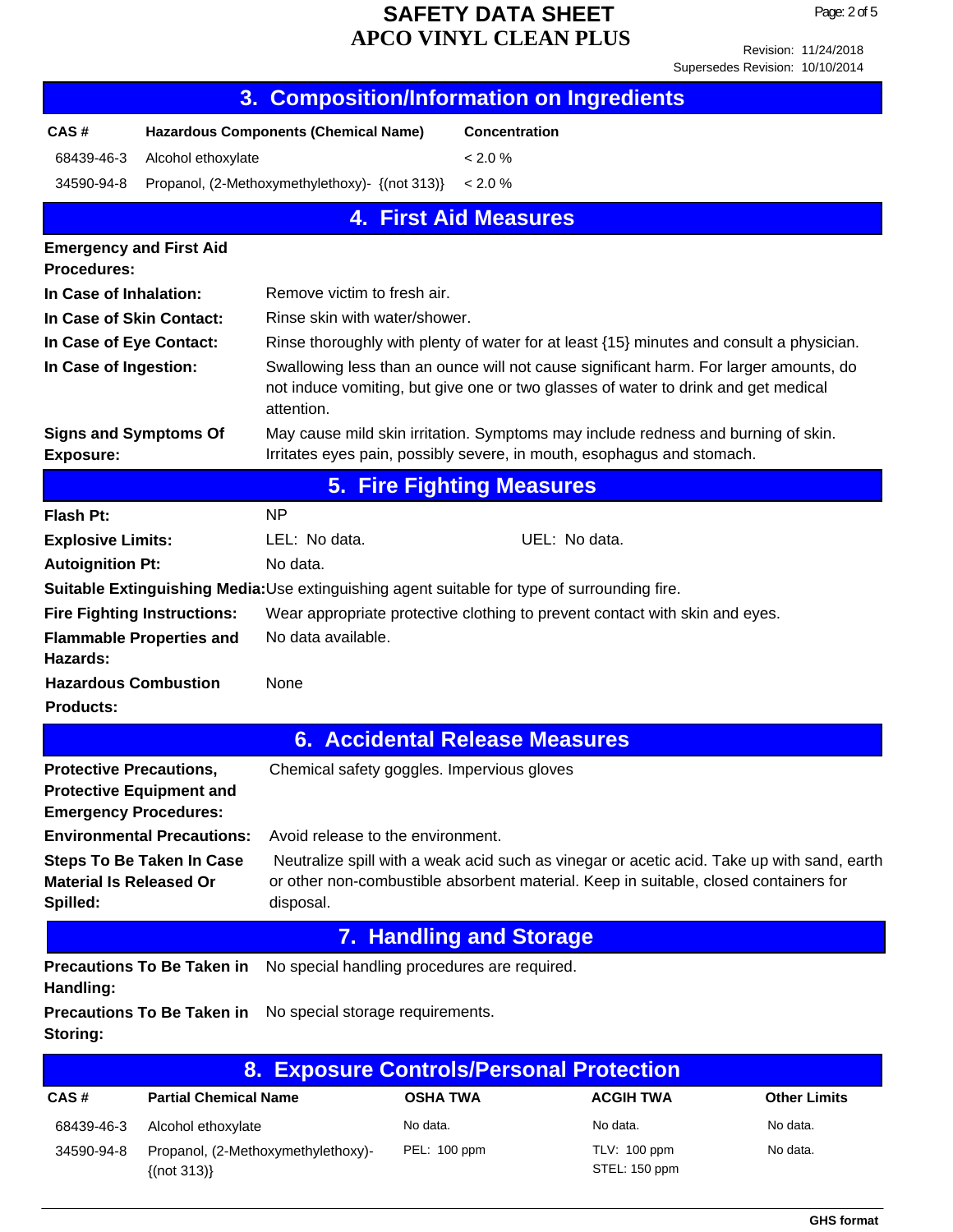Revision: 11/24/2018 Supersedes Revision: 10/10/2014

**CAS #** Chemical Name Jurisdiction Recommended Exposure Limits **Notations** 

Skin Absorption

| 34590-94-8 Propanol.       |                                           | <b>NIOSH</b> | TWA: 600 mg/m3 (100 ppm)  |
|----------------------------|-------------------------------------------|--------------|---------------------------|
|                            | $(2-Methoxymethylethoxy) - \{(not 313)\}$ |              | STEL: 900 mg/m3 (150 ppm) |
| <b>Personal Protective</b> |                                           | बन्दरन्त     |                           |

ॼॼ

| <b>Equipment Symbols:</b>                             |                                                                                                                                    |
|-------------------------------------------------------|------------------------------------------------------------------------------------------------------------------------------------|
| <b>Respiratory Equipment</b><br>(Specify Type):       | Respirator protection is not normally required.                                                                                    |
| <b>Eye Protection:</b>                                | Safety glasses                                                                                                                     |
| <b>Protective Gloves:</b>                             | Rubber or neoprene gloves                                                                                                          |
| <b>Other Protective Clothing:</b>                     | is not required.                                                                                                                   |
| <b>Engineering Controls</b><br>(Ventilation etc.):    | Local exhaust ventilation may be necessary to control any air contaminants to within<br>their TLVs during the use of this product. |
| <b>Work/Hygienic/Maintenance</b><br><b>Practices:</b> | Wash thoroughly after handling.                                                                                                    |

# **9. Physical and Chemical Properties**

| <b>Physical States:</b>              | [ ] Gas<br>[ X ] Liquid<br>[ ] Solid |  |
|--------------------------------------|--------------------------------------|--|
| <b>Appearance and Odor:</b>          | Clear liquid {with floral} odor      |  |
| pH:                                  | $8.5 - 10.0$                         |  |
| <b>Freezing Point:</b>               | < 0.00 C                             |  |
| <b>Boiling Point:</b>                | > 100.00 C                           |  |
| Flash Pt:                            | <b>NP</b>                            |  |
| <b>Evaporation Rate:</b>             | $~1$ (H2O=1)                         |  |
| Flammability (solid, gas):           | No data available.                   |  |
| <b>Explosive Limits:</b>             | LEL: No data.<br>UEL: No data.       |  |
| Vapor Pressure (vs. Air or           | No data.                             |  |
| $mm Hg$ :                            |                                      |  |
| Vapor Density (vs. $Air = 1$ ):      | <b>NA</b>                            |  |
| Specific Gravity (Water $= 1$ ):     | $1.011 - 1.021$<br>at 20.0 C         |  |
| <b>Solubility in Water:</b>          | 100%                                 |  |
| <b>Octanol/Water Partition</b>       | No data.                             |  |
| <b>Coefficient:</b>                  |                                      |  |
| <b>Percent Volatile:</b>             | > 80.0 % by weight.                  |  |
| VOC / Volume:                        | $0.0000$ G/L                         |  |
| <b>Autoignition Pt:</b>              | No data.                             |  |
| <b>Decomposition Temperature: NA</b> |                                      |  |
| <b>Viscosity:</b>                    | No data.                             |  |
| <b>10. Stability and Reactivity</b>  |                                      |  |

| Stability:                                                  | Unstable [ ] Stable [X]                                                     |  |  |  |
|-------------------------------------------------------------|-----------------------------------------------------------------------------|--|--|--|
| <b>Conditions To Avoid -</b><br>Instability:                | No specific conditions to avoid noted.                                      |  |  |  |
| Avoid:                                                      | <b>Incompatibility - Materials To Strong acids. Strong oxidizing agents</b> |  |  |  |
| Hazardous Decomposition or Carbon dioxide, Carbon monoxide, |                                                                             |  |  |  |
| <b>Byproducts:</b>                                          |                                                                             |  |  |  |
| <b>Possibility of Hazardous</b><br><b>Reactions:</b>        | Will occur [ ]<br>Will not occur [X]                                        |  |  |  |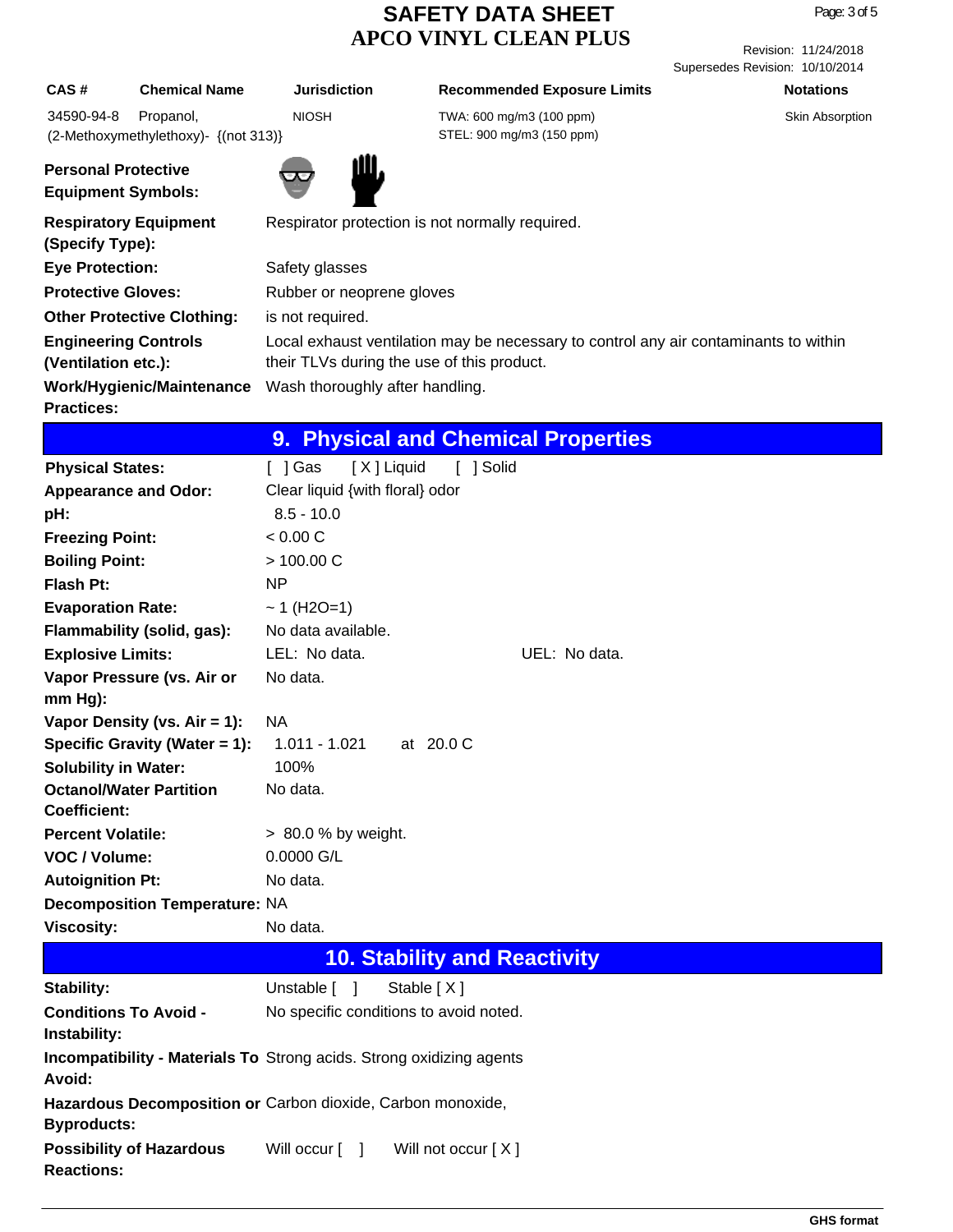**Conditions To Avoid -** None **Hazardous Reactions: CAS # Hazardous Components (Chemical Name) NTP 11. Toxicological Information Toxicological Information:** No data available. **Chronic Toxicological** Not reported. **Effects: IARC ACGIH OSHA Irritation or Corrosion:** Eyes - rabbit - Moderate eye irritation Skin corrosion/irritation 68439-46-3 Alcohol ethoxylate n.a. n.a. n.a. n.a. 34590-94-8 Propanol, (2-Methoxymethylethoxy)- {(not 313)} n.a. n.a. n.a. n.a. No data available. **12. Ecological Information** Observe all federal, state, and local environmental regulations. RCRA P-Series: None listed. RCRA U-Series: None listed. Chemical waste generators must determine whether a discarded chemical is classified as a hazardous waste. Do not discharge directly into the environment or into the sewer system. Empty container may be recycled or disposed of as solid sanitary waste. Do not reuse container. Observe all federal, state, and local environmental regulations. **Waste Disposal Method: 13. Disposal Considerations 14. Transport Information DOT Proper Shipping Name:** Not regulated as a hazardous material **DOT Hazard Class: UN/NA Number: Packing Group:** I **LAND TRANSPORT (US DOT): CAS # Hazardous Components (Chemical Name) 15. Regulatory Information S. 302 (EHS) S. 304 RQ S. 313 (TRI) EPA SARA (Superfund Amendments and Reauthorization Act of 1986) Lists** 68439-46-3 Alcohol ethoxylate No No No 34590-94-8 Propanol, (2-Methoxymethylethoxy)- {(not 313)} No No No **CAS # Hazardous Components (Chemical Name) Other US EPA or State Lists** 68439-46-3 Alcohol ethoxylate CAA HAP,ODC: No; CWA NPDES: No; TSCA: Yes - Inventory; CA PROP.65: No; CA TAC, Title 8: No 34590-94-8 Propanol, (2-Methoxymethylethoxy)- {(not 313)} CAA HAP,ODC: No; CWA NPDES: No; TSCA: Yes - Inventory, 8A PAIR; CA PROP.65: No; CA TAC, Title 8: Title 8